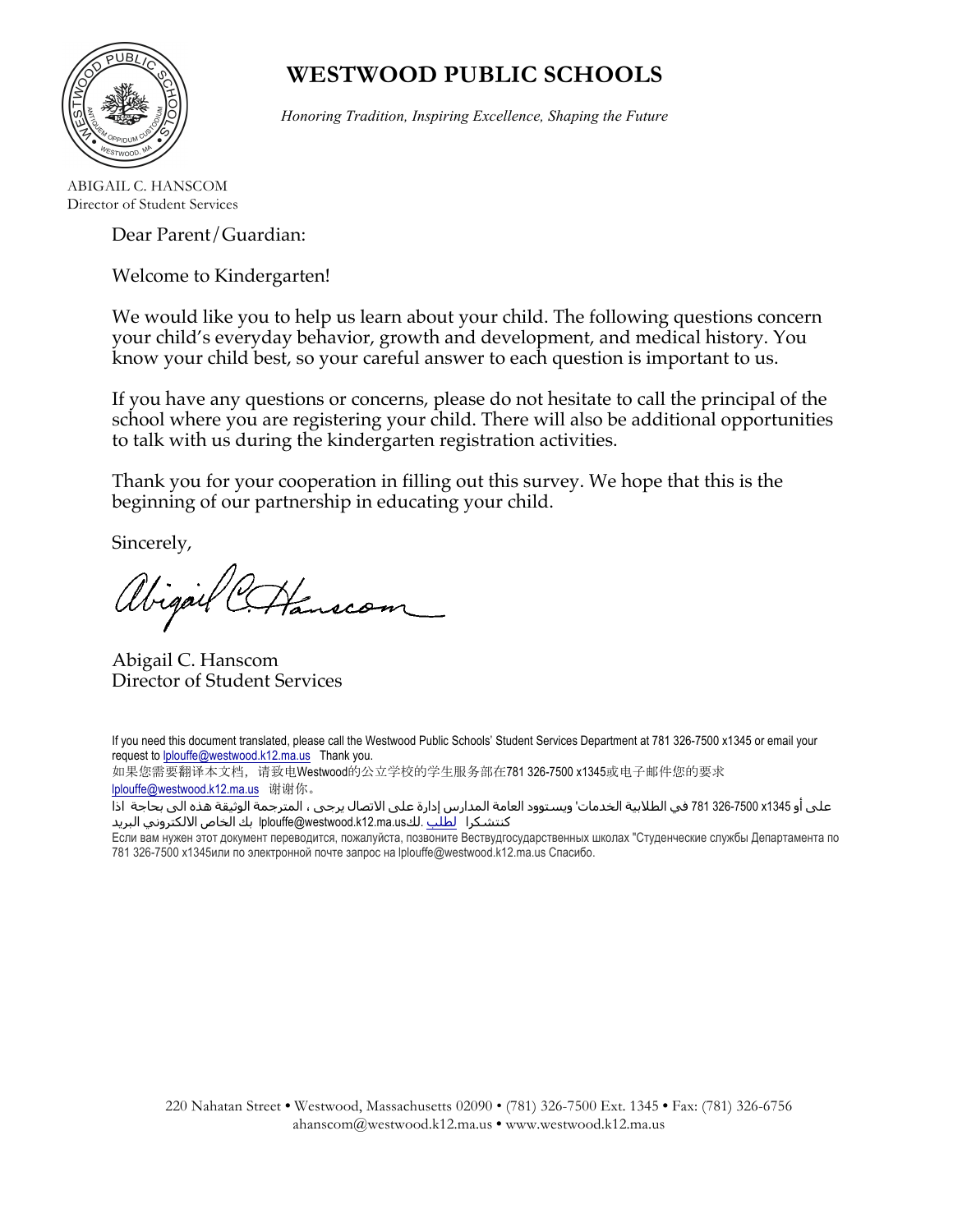### **PRESCHOOL EXPERIENCE SURVEY**

| Who is completing this survey?<br>$\Box$ Father<br>$\Box$ Mother<br>$\Box$ Other |  |
|----------------------------------------------------------------------------------|--|
|                                                                                  |  |

*Please bring this completed survey with you when you register your child at his or her school.*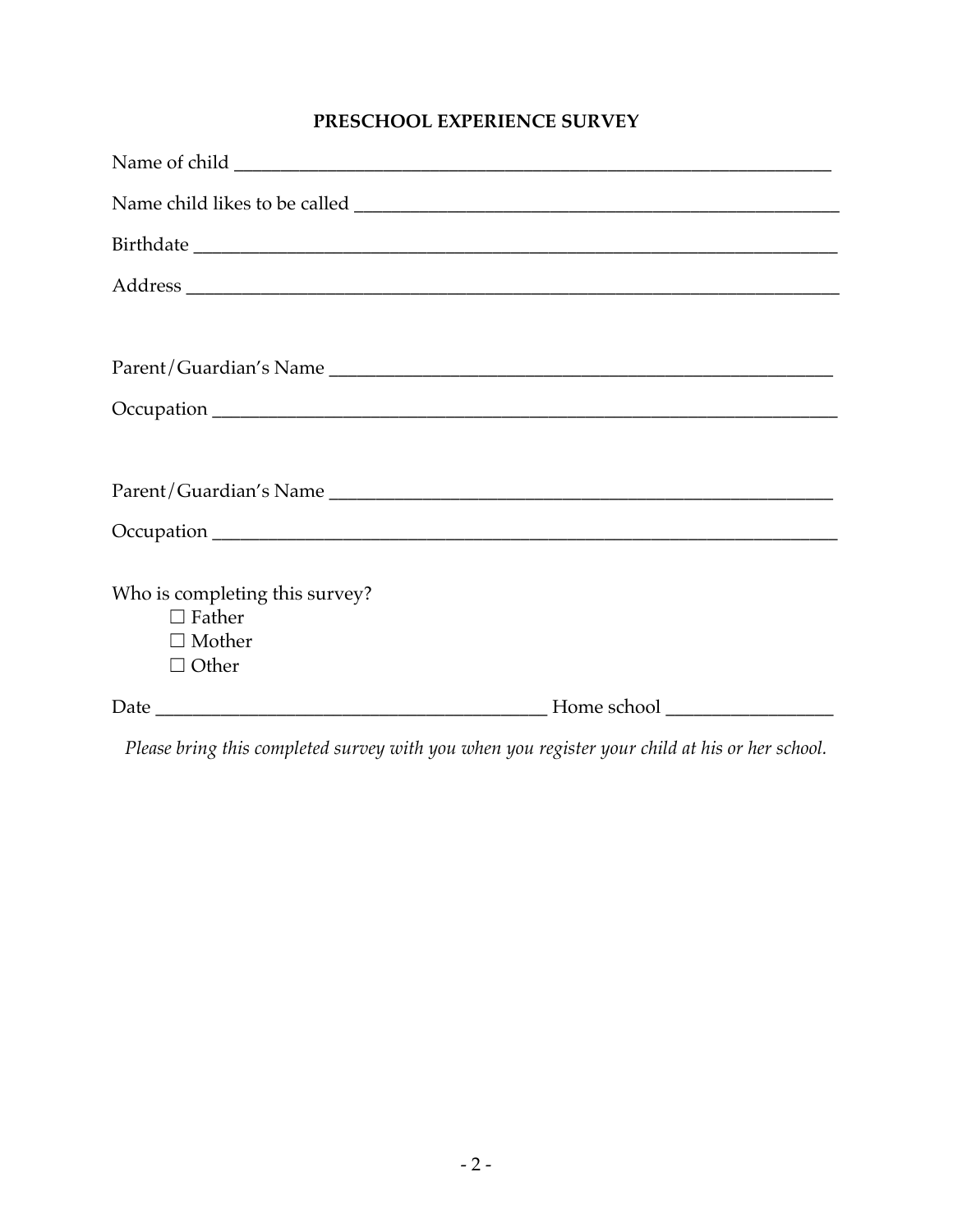### **Developmental History**

|        | 1. This child is number ______________ out of a total of _______________ children in your |  |                                   |  |  |  |
|--------|-------------------------------------------------------------------------------------------|--|-----------------------------------|--|--|--|
|        | family.                                                                                   |  |                                   |  |  |  |
|        | Children                                                                                  |  |                                   |  |  |  |
|        |                                                                                           |  | Age _________ Grade _____________ |  |  |  |
|        |                                                                                           |  |                                   |  |  |  |
|        |                                                                                           |  |                                   |  |  |  |
|        |                                                                                           |  |                                   |  |  |  |
|        |                                                                                           |  |                                   |  |  |  |
|        | 2. Other adults and/or children living in the home (other than your own children          |  |                                   |  |  |  |
|        | and spouse)                                                                               |  |                                   |  |  |  |
|        |                                                                                           |  |                                   |  |  |  |
|        |                                                                                           |  |                                   |  |  |  |
|        |                                                                                           |  |                                   |  |  |  |
|        | 3. Have any family members experienced difficulty with the following?                     |  |                                   |  |  |  |
|        |                                                                                           |  |                                   |  |  |  |
|        |                                                                                           |  |                                   |  |  |  |
|        |                                                                                           |  |                                   |  |  |  |
|        |                                                                                           |  |                                   |  |  |  |
|        |                                                                                           |  |                                   |  |  |  |
|        |                                                                                           |  |                                   |  |  |  |
|        |                                                                                           |  |                                   |  |  |  |
|        |                                                                                           |  |                                   |  |  |  |
|        |                                                                                           |  | Number of weeks                   |  |  |  |
|        | $\hfill \Box \text{ Overdue } \underline{\hspace{1cm}}$                                   |  | Number of weeks                   |  |  |  |
|        |                                                                                           |  |                                   |  |  |  |
|        |                                                                                           |  |                                   |  |  |  |
| Health |                                                                                           |  |                                   |  |  |  |
|        |                                                                                           |  |                                   |  |  |  |
|        | Please check areas that apply to your child and comment.                                  |  |                                   |  |  |  |
|        |                                                                                           |  |                                   |  |  |  |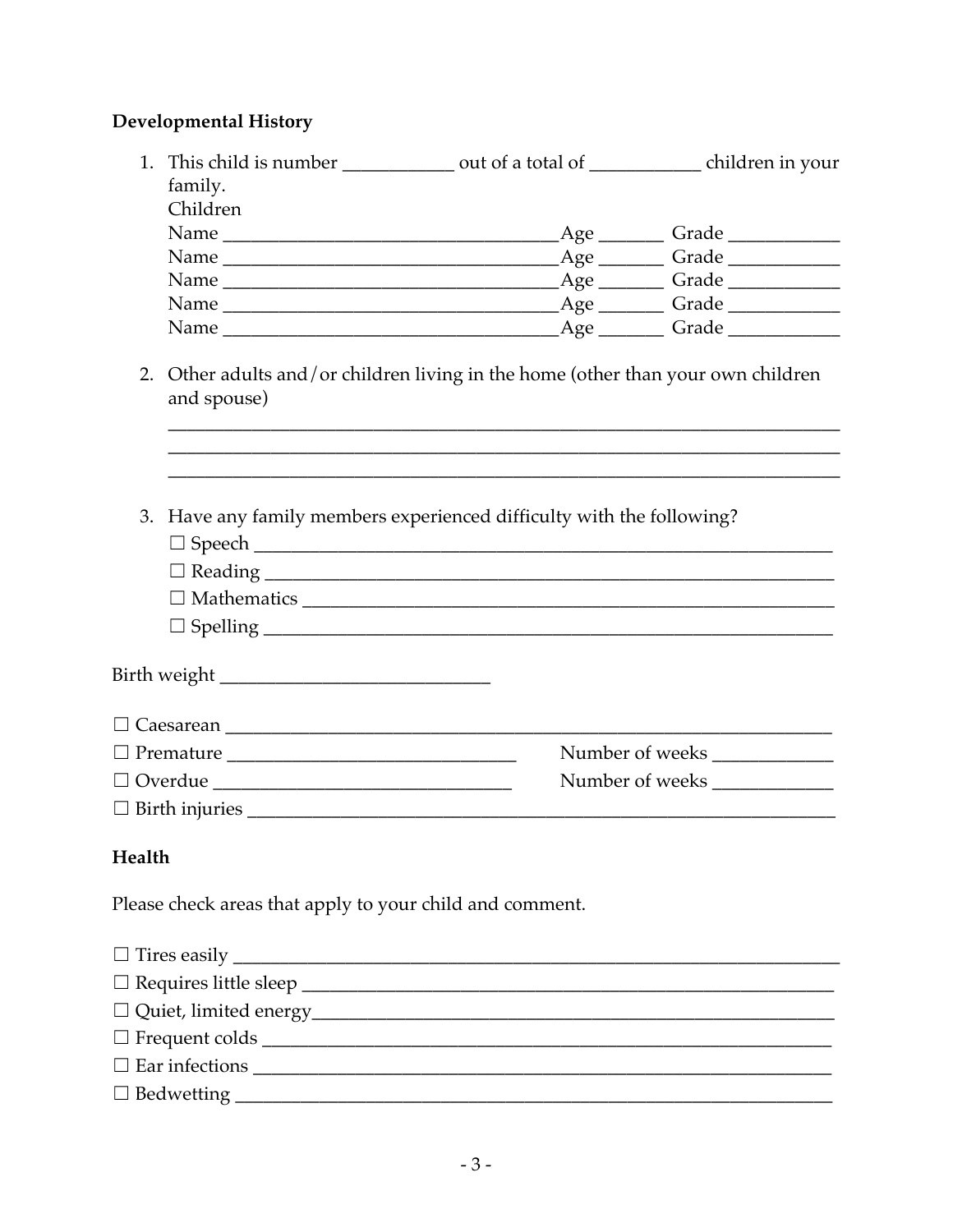| $\hfill \Box \text{ Headaches } \underline{\hspace{2cm}}$ |
|-----------------------------------------------------------|
|                                                           |
|                                                           |
|                                                           |
|                                                           |
|                                                           |
|                                                           |
|                                                           |
|                                                           |
|                                                           |
|                                                           |
|                                                           |
|                                                           |

### **Early Development**

Please record the age at which your child accomplished the following:

| Sat alone           | Began to walk                                         |
|---------------------|-------------------------------------------------------|
| First words         | Two or three sentences                                |
| Fed self completely | Toilet trained                                        |
| Rode tricycle       | $\therefore$ any difficulty? $\overline{\phantom{a}}$ |
| Crawl               |                                                       |

Did your child have any particular or unusual developmental problems? \_\_\_\_\_\_\_\_\_\_\_ Explain \_\_\_\_\_\_\_\_\_\_\_\_\_\_\_\_\_\_\_\_\_\_\_\_\_\_\_\_\_\_\_\_\_\_\_\_\_\_\_\_\_\_\_\_\_\_\_\_\_\_\_\_\_\_\_\_\_\_\_\_\_\_\_\_\_\_\_\_\_\_

### **Present Development**

### Does your child

| $\Box Y \Box N$   | Pay attention to the reading of a short story?   |
|-------------------|--------------------------------------------------|
| $\Box Y \Box N$   | Answer simple questions or talk about the story? |
| $\Box Y \Box N$   | Converse easily with family and friends?         |
| $\Box Y \Box N$   |                                                  |
| $\Box$ $Y \Box$ N | Lisp?                                            |
| $\Box Y \Box N$   | Speak in generally clear speech?                 |
| $\Box Y \Box N$   | Hesitate or frequently repeat?                   |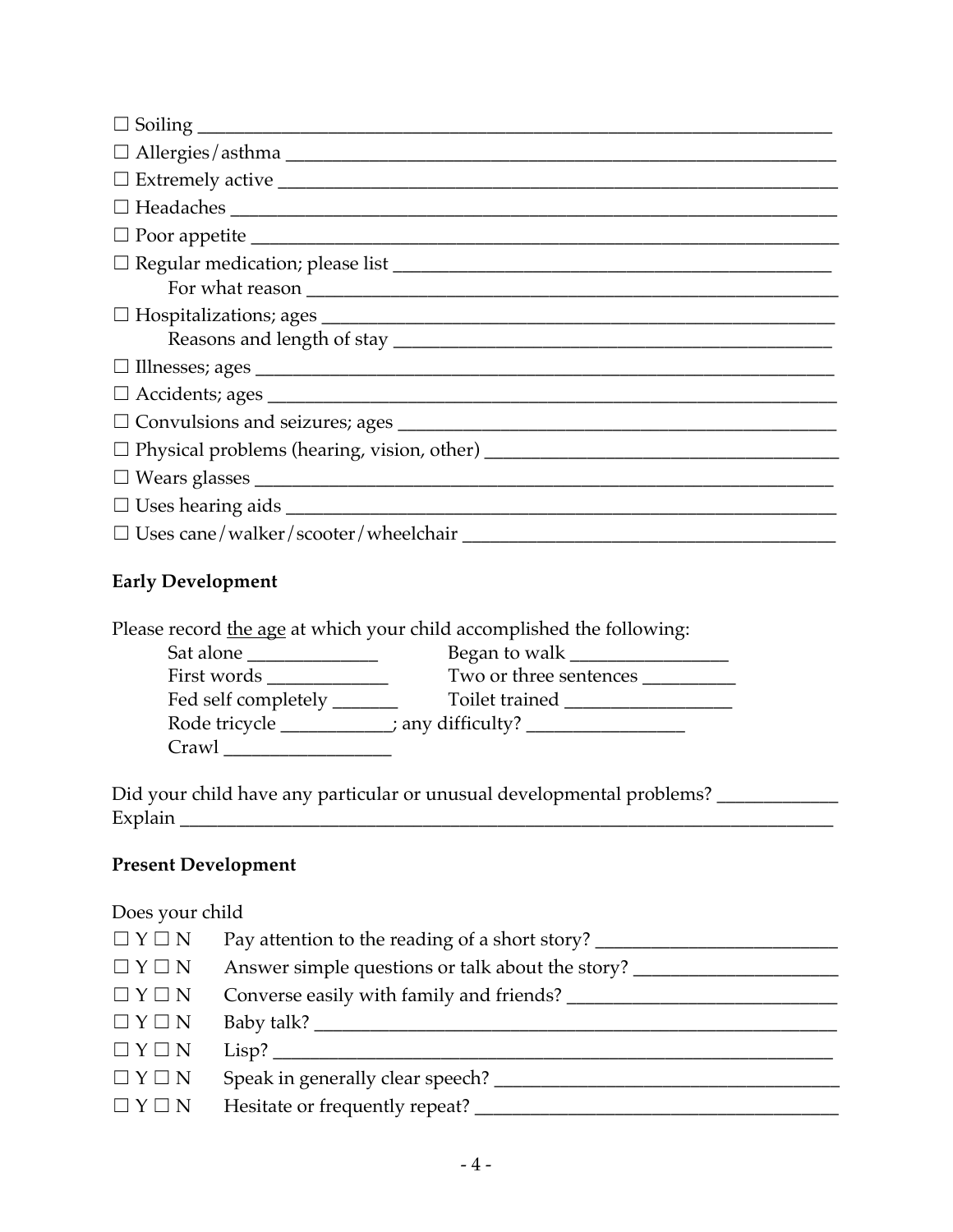| $\Box Y \Box N$<br>speech?          | Speak so someone unfamiliar with your child would understand his/her                                     |  |  |
|-------------------------------------|----------------------------------------------------------------------------------------------------------|--|--|
|                                     | Describe any speech or language problems you think your child might<br>have.                             |  |  |
| $\sqsupset Y \sqsupset N$           | Respond quickly to your voice from a short distance? ___________________________                         |  |  |
| $\Box Y \Box N$                     | Have trouble listening, attending, or hearing? _________________________________                         |  |  |
| $\Box Y \Box N$                     |                                                                                                          |  |  |
| $\Box$ $\Upsilon$ $\Box$ $\Upsilon$ |                                                                                                          |  |  |
| $\Box Y \Box N$                     |                                                                                                          |  |  |
| $\Box$ $\Upsilon$ $\Box$ $\Upsilon$ |                                                                                                          |  |  |
| $\Box$ $\Upsilon$ $\Box$ $\Upsilon$ |                                                                                                          |  |  |
| $\Box Y \Box N$                     |                                                                                                          |  |  |
| $\Box$ $\Upsilon$ $\Box$ $\Upsilon$ | Cling to parent/family member/caregiver in new situations? ______________________                        |  |  |
| $\Box$ $\Upsilon$ $\Box$ $\Upsilon$ |                                                                                                          |  |  |
| $\Box$ $\Upsilon$ $\Box$ $\Upsilon$ |                                                                                                          |  |  |
| $\Box Y \Box N$                     |                                                                                                          |  |  |
| $\Box$ $\Upsilon$ $\Box$ $\Upsilon$ |                                                                                                          |  |  |
| $\Box Y \Box N$                     |                                                                                                          |  |  |
| $\sqsupset$ Y $\sqsupset$ N         |                                                                                                          |  |  |
| $\Box Y \Box N$                     |                                                                                                          |  |  |
| $\Box$ $\Upsilon$ $\Box$ $\Upsilon$ |                                                                                                          |  |  |
| $\Box Y \Box N$                     | Do you have any particular behavior management difficulties with your<br>child? If yes, please describe. |  |  |
|                                     |                                                                                                          |  |  |

What are your child's feelings about entering kindergarten?

# Can your child?

| $\Box$ $\Upsilon$ $\Box$ $\Upsilon$ |  |
|-------------------------------------|--|
| $\Box Y \Box N$                     |  |
| $\Box Y \Box N$                     |  |
| $\Box Y \Box N$                     |  |
| $\Box Y \Box N$                     |  |
| $\Box Y \Box N$                     |  |
| $\Box$ $Y \Box N$                   |  |

\_\_\_\_\_\_\_\_\_\_\_\_\_\_\_\_\_\_\_\_\_\_\_\_\_\_\_\_\_\_\_\_\_\_\_\_\_\_\_\_\_\_\_\_\_\_\_\_\_\_\_\_\_\_\_\_\_\_\_\_\_\_\_\_\_\_\_\_\_\_\_\_\_\_\_\_\_\_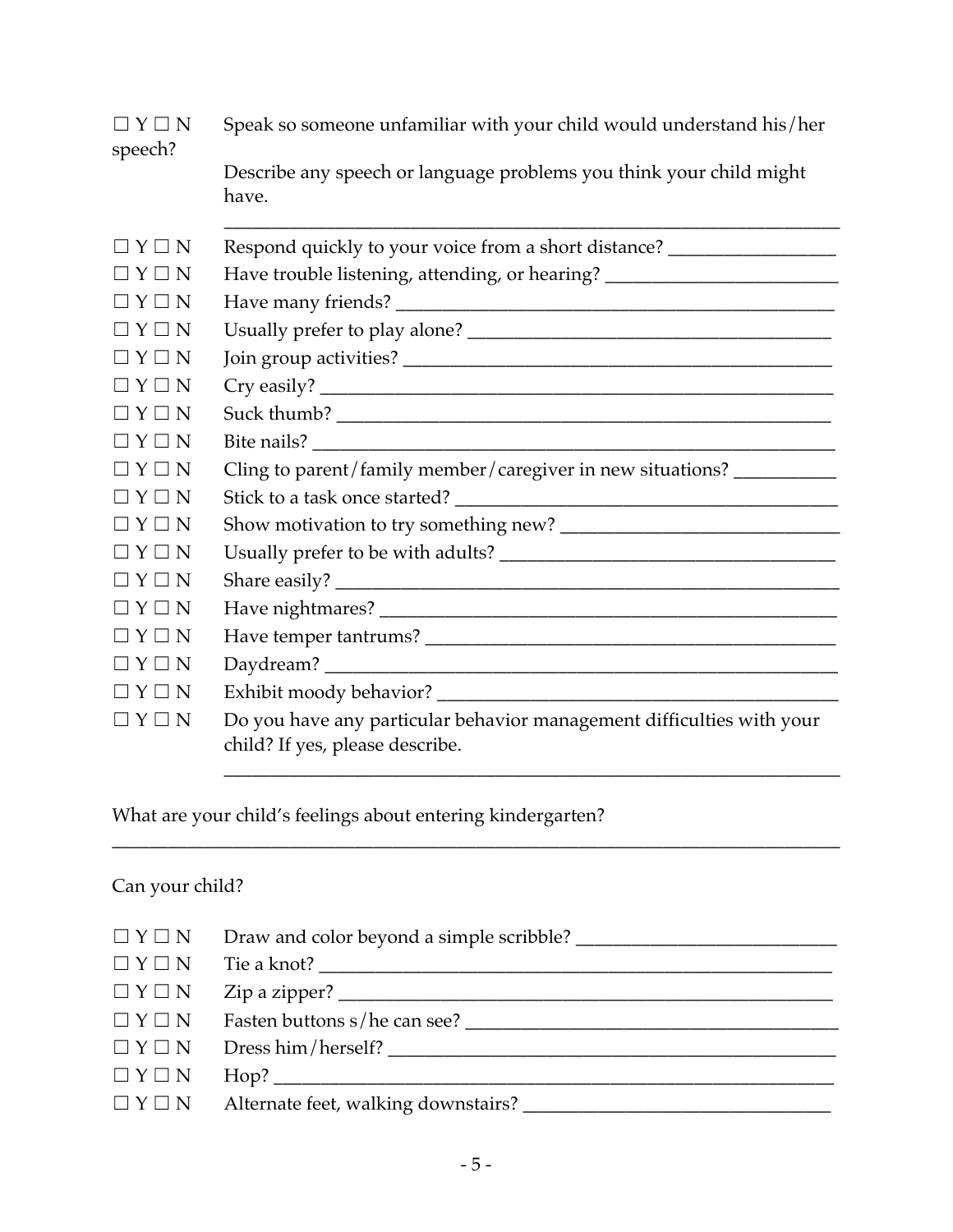| $\Box Y \Box N$                     | Use scissors for rough cutting?                                                         |
|-------------------------------------|-----------------------------------------------------------------------------------------|
| $\Box$ $Y \Box N$                   | Write his/her name?                                                                     |
| $\Box$ $\Upsilon$ $\Box$ $\Upsilon$ | Does your child enjoy coloring or tablework activities?                                 |
|                                     | Which hand does your child use to eat with? ______<br>If you are unsure, please explain |
|                                     |                                                                                         |

Describe your child's movement pattern (e.g., awkward, clumsy, agile, active, quick, slow, hesitant, sure, on the go, quiet).

\_\_\_\_\_\_\_\_\_\_\_\_\_\_\_\_\_\_\_\_\_\_\_\_\_\_\_\_\_\_\_\_\_\_\_\_\_\_\_\_\_\_\_\_\_\_\_\_\_\_\_\_\_\_\_\_\_\_\_\_\_\_\_\_\_\_\_\_\_\_\_\_\_\_\_\_\_\_

### Can your child?

| $\Box$ $Y \Box N$                   | Take care of his/her toilet needs by him/herself?                          |
|-------------------------------------|----------------------------------------------------------------------------|
| $\Box$ $\Upsilon$ $\Box$ $\Upsilon$ | Be away from you for 2 or 3 hours without being upset?                     |
| $\Box$ $\Upsilon$ $\Box$ $\Upsilon$ | Demonstrate street safety (does not run into the street, looks both ways - |
|                                     | alone or with you)?                                                        |

\_\_\_\_\_\_\_\_\_\_\_\_\_\_\_\_\_\_\_\_\_\_\_\_\_\_\_\_\_\_\_\_\_\_\_\_\_\_\_\_\_\_\_\_\_\_\_\_\_\_\_\_\_\_\_\_\_\_\_\_\_\_\_\_\_\_\_\_\_\_\_\_\_\_\_\_\_\_

\_\_\_\_\_\_\_\_\_\_\_\_\_\_\_\_\_\_\_\_\_\_\_\_\_\_\_\_\_\_\_\_\_\_\_\_\_\_\_\_\_\_\_\_\_\_\_\_\_\_\_\_\_\_\_\_\_\_\_\_\_\_\_\_\_\_\_\_\_\_\_\_\_\_\_\_\_\_

\_\_\_\_\_\_\_\_\_\_\_\_\_\_\_\_\_\_\_\_\_\_\_\_\_\_\_\_\_\_\_\_\_\_\_\_\_\_\_\_\_\_\_\_\_\_\_\_\_\_\_\_\_\_\_\_\_\_\_\_\_\_\_\_\_\_\_\_\_\_\_\_\_\_\_\_\_\_

\_\_\_\_\_\_\_\_\_\_\_\_\_\_\_\_\_\_\_\_\_\_\_\_\_\_\_\_\_\_\_\_\_\_\_\_\_\_\_\_\_\_\_\_\_\_\_\_\_\_\_\_\_\_\_\_\_\_\_\_\_\_\_\_\_\_\_\_\_\_\_\_\_\_\_\_\_\_

### **Previous School Experience**

Name and address of school

Dates and number of days/week \_\_\_\_\_\_\_\_\_\_\_\_\_\_\_\_\_\_\_\_\_\_\_\_\_\_\_\_\_\_\_\_\_\_\_\_\_\_\_\_\_\_\_\_\_\_\_\_

How did your child adapt to preschool? \_\_\_\_\_\_\_\_\_\_\_\_\_\_\_\_\_\_\_\_\_\_\_\_\_\_\_\_\_\_\_\_\_\_\_\_\_\_\_\_\_\_

What do the teachers report about your child's experience in preschool? \_\_\_\_\_\_\_\_\_

Describe any special interests, talents, or intense dislikes characteristic of your child at this stage.

\_\_\_\_\_\_\_\_\_\_\_\_\_\_\_\_\_\_\_\_\_\_\_\_\_\_\_\_\_\_\_\_\_\_\_\_\_\_\_\_\_\_\_\_\_\_\_\_\_\_\_\_\_\_\_\_\_\_\_\_\_\_\_\_\_\_\_\_\_\_\_\_\_\_\_\_\_\_ \_\_\_\_\_\_\_\_\_\_\_\_\_\_\_\_\_\_\_\_\_\_\_\_\_\_\_\_\_\_\_\_\_\_\_\_\_\_\_\_\_\_\_\_\_\_\_\_\_\_\_\_\_\_\_\_\_\_\_\_\_\_\_\_\_\_\_\_\_\_\_\_\_\_\_\_\_\_

\_\_\_\_\_\_\_\_\_\_\_\_\_\_\_\_\_\_\_\_\_\_\_\_\_\_\_\_\_\_\_\_\_\_\_\_\_\_\_\_\_\_\_\_\_\_\_\_\_\_\_\_\_\_\_\_\_\_\_\_\_\_\_\_\_\_\_\_\_\_\_\_\_\_\_\_\_\_ \_\_\_\_\_\_\_\_\_\_\_\_\_\_\_\_\_\_\_\_\_\_\_\_\_\_\_\_\_\_\_\_\_\_\_\_\_\_\_\_\_\_\_\_\_\_\_\_\_\_\_\_\_\_\_\_\_\_\_\_\_\_\_\_\_\_\_\_\_\_\_\_\_\_\_\_\_\_

\_\_\_\_\_\_\_\_\_\_\_\_\_\_\_\_\_\_\_\_\_\_\_\_\_\_\_\_\_\_\_\_\_\_\_\_\_\_\_\_\_\_\_\_\_\_\_\_\_\_\_\_\_\_\_\_\_\_\_\_\_\_\_\_\_\_\_\_\_\_\_\_\_\_\_\_\_\_

Please provide any additional information about your child that you feel would aid his/her adjustment.